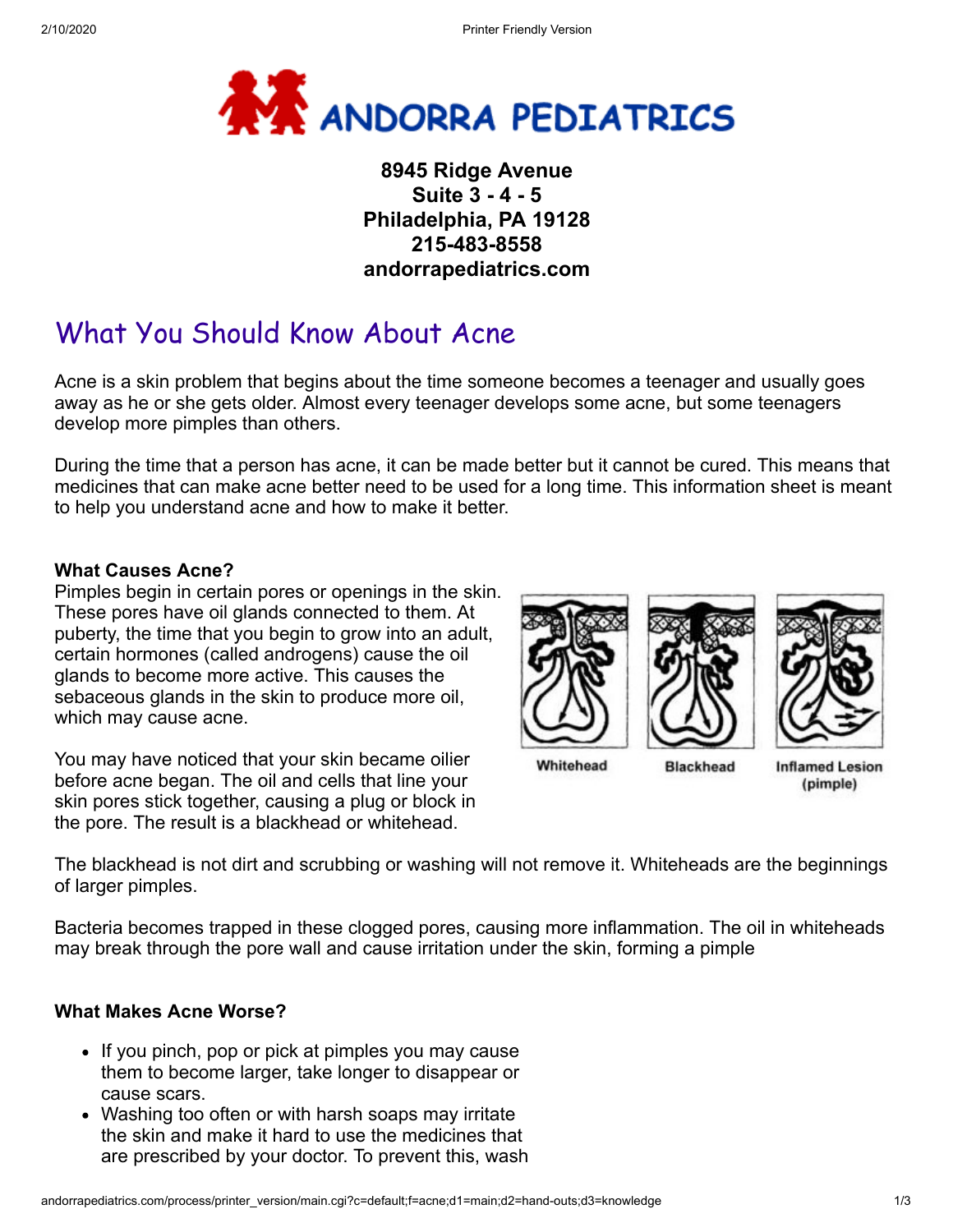only once or twice a day with a mild soap (Lever 2000, Dove, New Ivory)

- Some make-ups, cover-ups or hair greases may block pores and make your acne worse. If you use makeup or moisturizers, choose those that are oilfree and labeled as or nonacnegenic or noncomedogenic. If you use a hair grease, try not to get it on the skin.
- Equipment (like helmets or chinstraps) or tight clothing that puts pressure on the skin may make acne worse in this area.
- Many young women notice a worsening of acne before a menstrual period. This is caused by normal changes in hormones.
- For some teenagers, stress may cause flare-ups of acne.
- Acne is not related to what you eat. There is no proof that chocolate, fatty foods, nuts, or soft drinks cause acne. They are just unhealthy.
- Acne is not contagious- you can not get acne from another person.

## **What Makes Acne Worse?**

- If you pinch, pop or pick at pimples you may cause them to become larger, take longer to disappear or cause scars.
- Washing too often or with harsh soaps may irritate the skin and make it hard to use the medicines that are prescribed by your doctor. To prevent this, wash only once or twice a day with a mild soap (Lever 2000, Dove, New Ivory)
- Some make-ups, cover-ups or hair greases may block pores and make your acne worse. If you use makeup or moisturizers, choose those that are oil-free and labeled as or nonacnegenic or noncomedogenic. If you use a hair grease, try not to get it on the skin.
- Equipment (like helmets or chinstraps) or tight clothing that puts pressure on the skin may make acne worse in this area.
- Many young women notice a worsening of acne before a menstrual period. This is caused by normal changes in hormones.
- For some teenagers, stress may cause flare-ups of acne.
- Acne is not related to what you eat. There is no proof that chocolate, fatty foods, nuts, or soft drinks cause acne. They are just unhealthy.
- Acne is not contagious- you can not get acne from another person.

#### **How Do We Treat Acne?**

Acne does not go away overnight with treatment. It takes time - more time than you would like to unblock the pores. In fact, it takes 6 to 8 weeks using medicine before you see a change in your skin. Try to be patient. Do not give up too soon.

There are a number of medicines we may use. Some work better for some people than others. We need your help to tell us which ones work best f you. Sometimes we need to use more than or medicine.

# **Medicines Commonly Used To Treat Acne**

# **The Sebaceous Follicle**